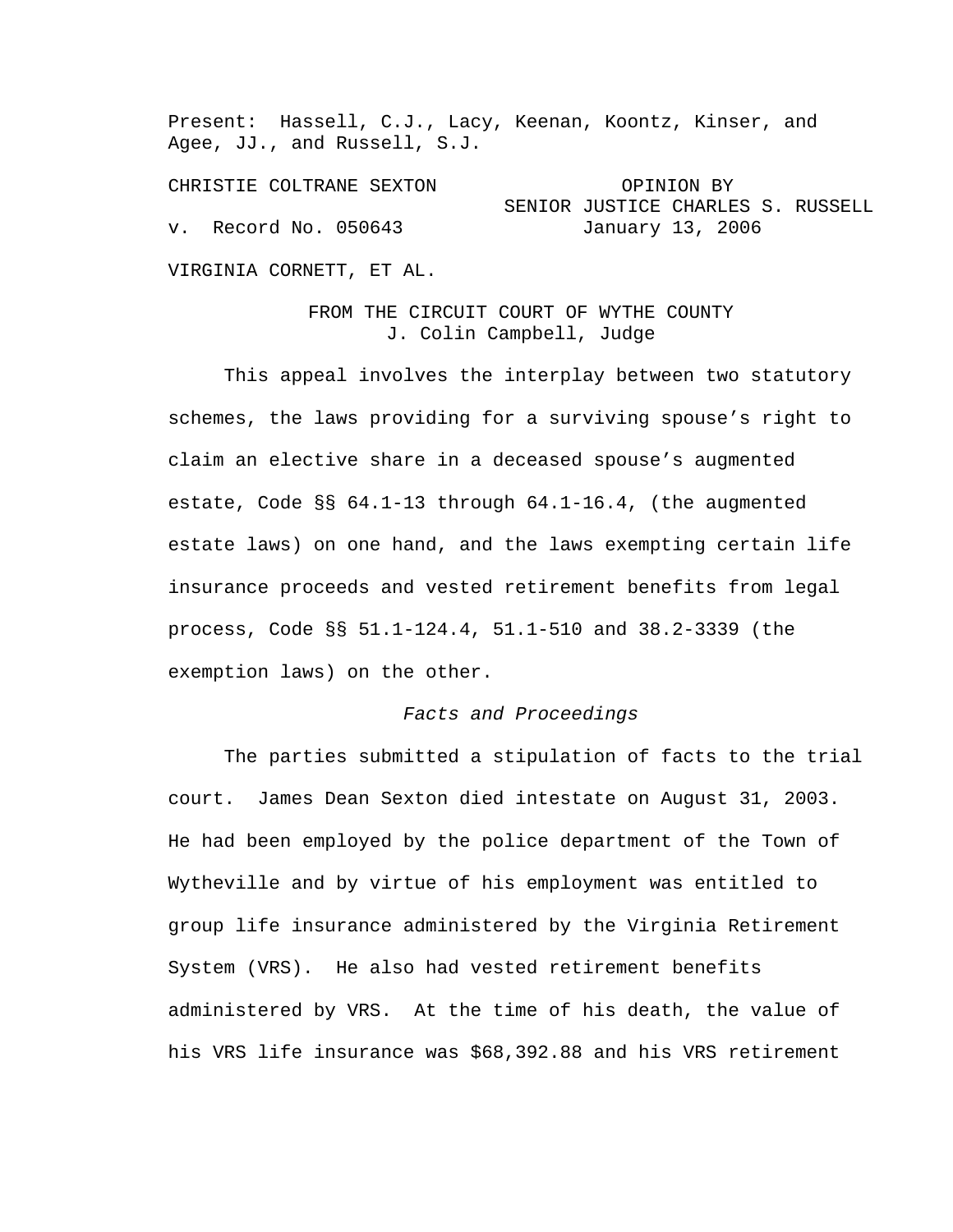benefits amounted to \$27,394.60. His estate contained no other assets.

 Sexton had no children. He was survived by his wife, Christie Coltrane Sexton (the widow). They had separated before his death and divorce proceedings were pending between them. Sexton had designated his wife as the beneficiary of his VRS life insurance and retirement benefits in 1994. He executed new VRS forms two months before his death, however, designating his sister, Virginia S. Cornett and her infant daughter, Lolly M. Cornett, (the beneficiaries) sole beneficiaries of his VRS life insurance and retirement benefits.

 After Sexton's death, his widow filed a petition for a determination of her elective share in his augmented estate, naming the beneficiaries as defendants. The petition claimed that the life insurance proceeds and retirement benefits should be included in the augmented estate of the decedent and that the widow should be allowed one-half thereof as her elective share. The trial court appointed a guardian ad litem to represent the interests of the infant defendant.

 Upon the stipulated facts and exhibits, the trial court, in a letter opinion, ruled that the value of the life insurance proceeds and the value of the retirement benefits should be added to the augmented estate pursuant to Code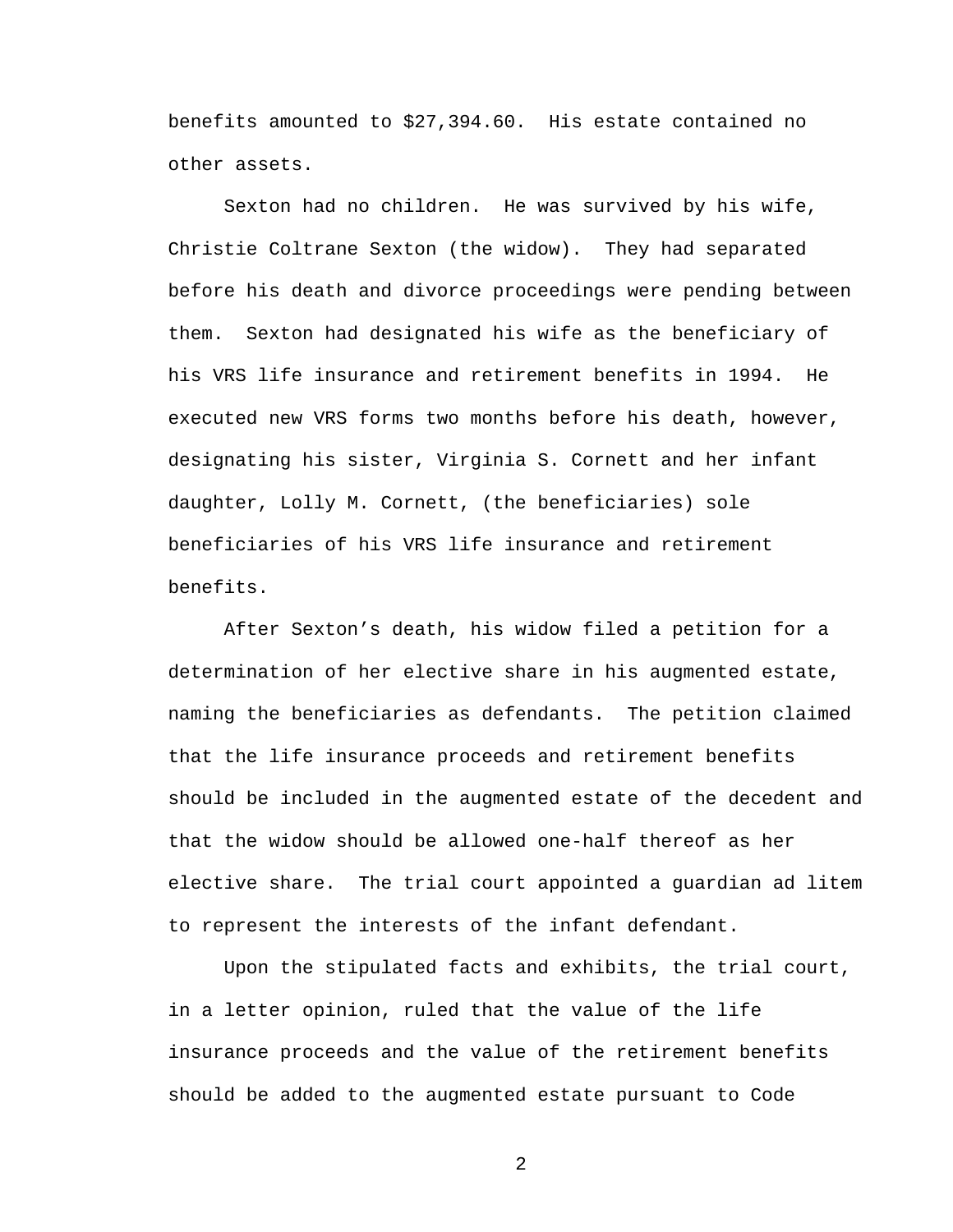§ 64.1-16.1, but that nevertheless, that section "does not bring the actual benefits and life insurance proceeds into the estate." Noting that the proceeds of group life insurance policies are exempted by Code § 38.2-3339 from application "by any legal or equitable process or operation of law" to any debt or liability of any person who has a right under the policy, the trial court held that the insurance proceeds and retirement benefits were not a part of the augmented estate and that the widow had no claim upon them. Because Sexton's estate had not been made a party to the suit, the trial court held that it had no jurisdiction to enter any orders except to rule upon the widow's claim to the insurance and retirement benefits. We awarded the widow an appeal.

## *Analysis*

 The General Assembly, in 1990, revised the former laws relating to wills and decedent's estates to provide a new system of augmented estates in lieu of the former system of dower and curtesy rights, effective January 1, 1991. 1990 Acts, ch. 831. The new system was designed to preclude one spouse from disinheriting the other by transferring his property to third parties during his lifetime and thus depleting his estate, Chappell v. Perkins, 266 Va. 413, 421, 587 S.E.2d 584, 588 (2003), a feat easily accomplished at common law, Gentry v. Bailey, 47 Va. (6 Gratt.) 594 (1850).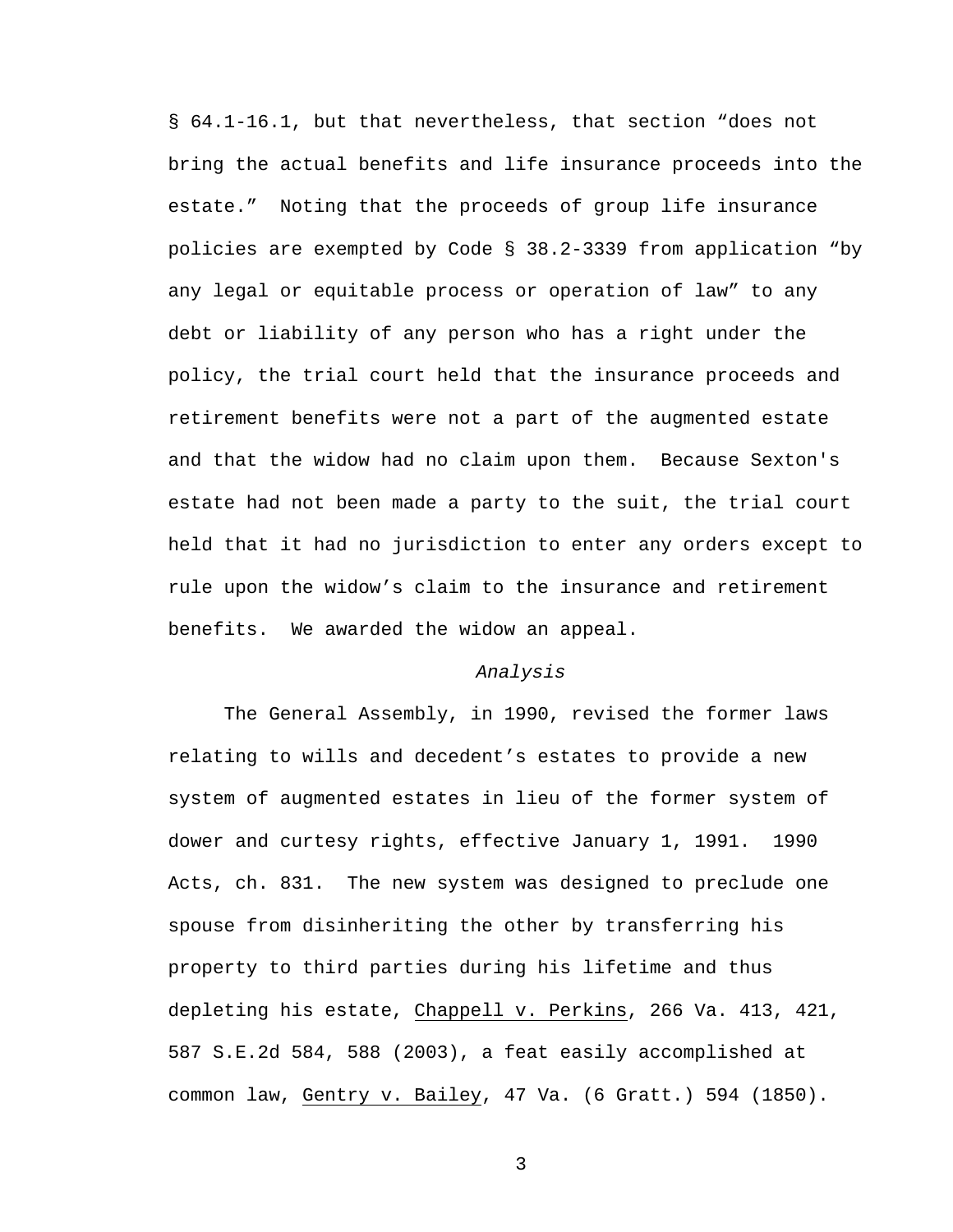Under the new system, the value of any property having an aggregate value exceeding \$10,000 transferred to or for the benefit of a donee by the decedent within the calendar year of his death, or within any of the five preceding calendar years, is to be included in the augmented estate. Code § 64.1-  $16.1(A)(3)(d)$ . Further, persons such as the beneficiaries who are "original transferees from or appointees of the decedent" are "subject to contribution to make up the elective share of the surviving spouse," § 64.1-16.2(c), although the surviving spouse's right can be waived. Dowling v. Rowan, 270 Va. 510, 517-18, 621 S.E.2d 397, 400-01 (2005).

 When the decedent is not survived by children or their descendants, the surviving spouse is entitled to one-half of the augmented estate. Code § 64.1-16. The designation of a person as beneficiary under a life insurance policy is a gift from the insured, even though the gift is revocable and its enjoyment is postponed. Walker v. Penick, 122 Va. 664, 672, 95 S.E. 428, 431 (1918). The same reasoning applies to a designation of a person as beneficiary of vested retirement benefits. Thus, if the augmented estate laws are read in isolation, the assets held by these beneficiaries, as donees of the decedent's property within the year prior to his death, are clearly subject to the widow's claim.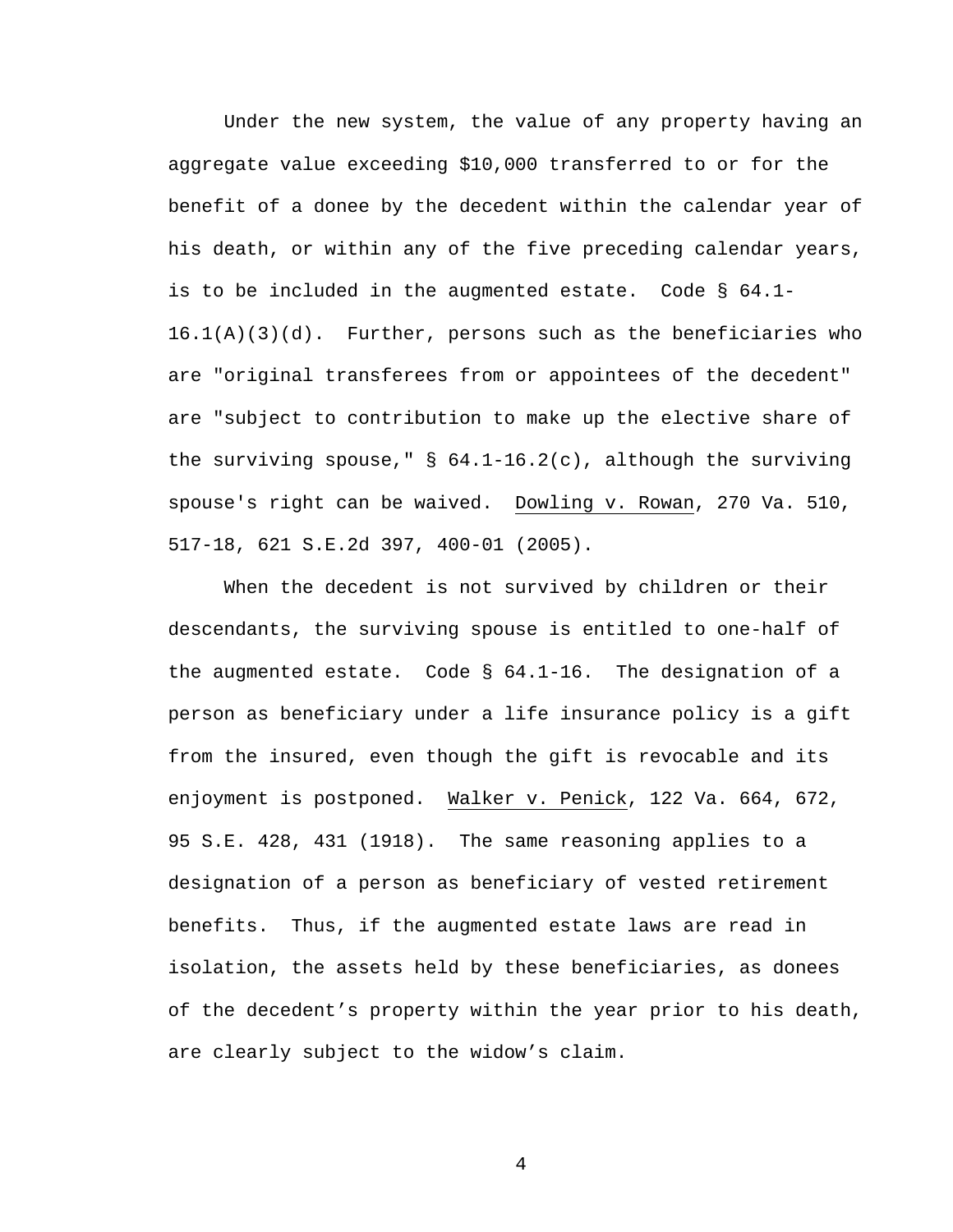On the other hand, the General Assembly has, for many years, maintained a legislative policy of exempting VRS life insurance proceeds and retirement benefits, in the hands of their designated beneficiaries, from attack of any kind. Code § 51.1-510, pertaining to VRS life insurance, provides in pertinent part: "[T]he insurance provided for in this chapter, including any optional insurance, and all proceeds therefrom shall be exempt from levy, garnishment, and other legal process." Code § 51.1-124.4, pertaining to VRS retirement benefits, provides in pertinent part: "Retirement allowances and other benefits accrued or accruing to any person under this title . . . shall not be subject to execution, attachment, garnishment, or any other process whatsoever  $\ldots$  . . " Code § 38.2-3339, pertaining to group life insurance generally, provides:

**§ 38.2-3339. Exemption of group life insurance policies from legal process.** – No group life insurance policy, nor its proceeds, shall be liable to attachment, garnishment, or other process, or to be seized, taken, appropriated, or applied by any legal or equitable process or operation of law, to pay any debt or liability of any person insured under the policy, or his beneficiary, or any other person who has a right under the policy, either before or after payment. If the proceeds of a group life insurance policy are not made payable to a named beneficiary, the proceeds shall not constitute a part of the insured person's estate for the payment of his debts.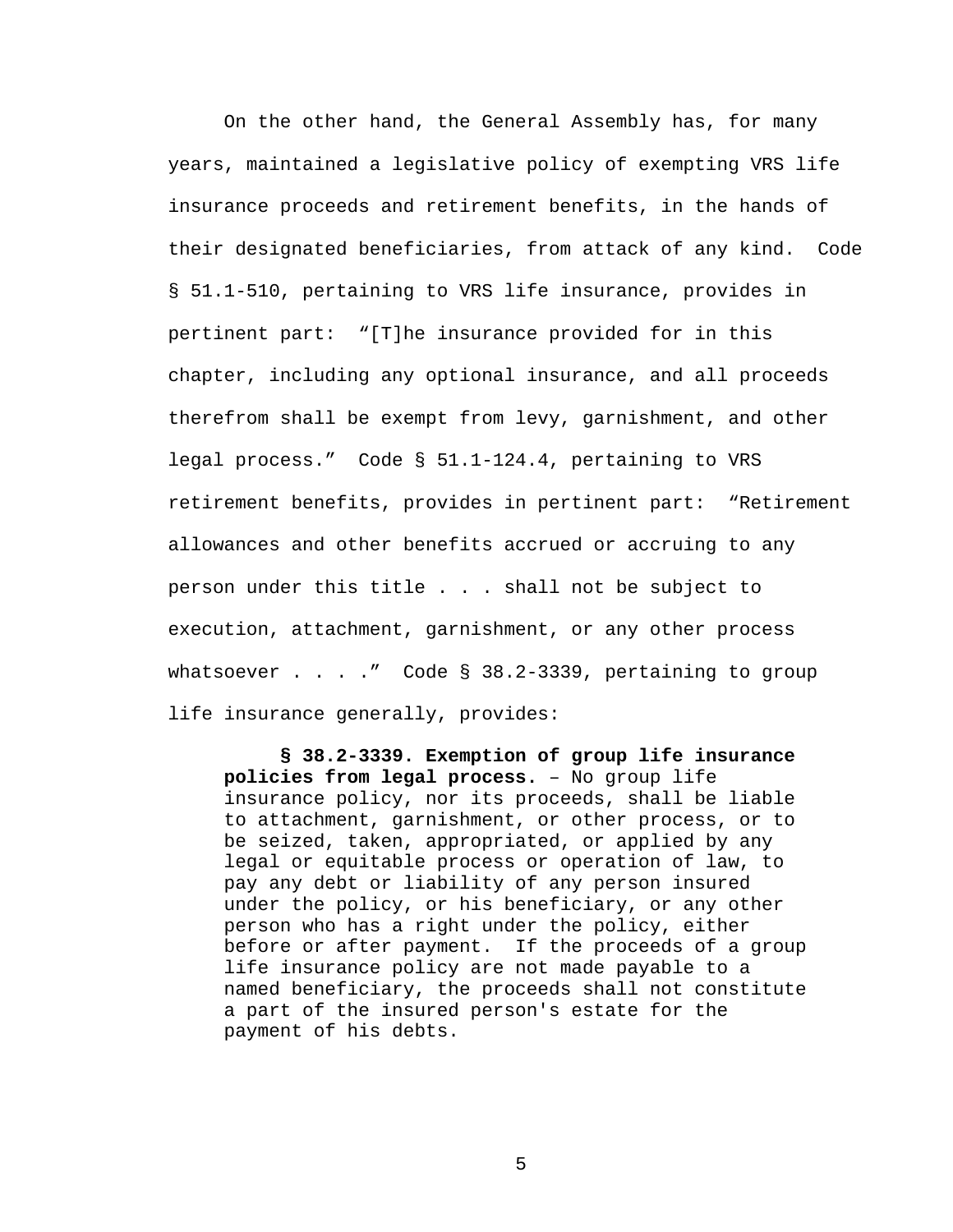The foregoing provisions have been a part of the law of Virginia since 1960, 1952, and 1934, respectively. Undoubtedly, much legal advice has been given and many estate plans have been made in reliance upon them. The question before us is whether they were partially repealed by implication when the augmented estate laws were enacted in 1990.

 The widow argues that the two statutory schemes are not necessarily in conflict because the augmented estate laws do not require that the beneficiaries pay into the estate for her benefit the particular assets covered by the exemption statutes. After the augmented estate has been increased by the "value" of the exempt assets, the widow contends, the beneficiaries may instead satisfy her claim by transferring to her other assets of equal value, subject to the court's approval, citing Code  $\S$  64.1-16.2(E). We do not agree. Such a circular process would effectively nullify the exemption laws and would require a court to accomplish by indirection the very result those laws were designed to prevent. We do not attribute to the General Assembly the intention to create such an anomaly. The exemption statutes either apply or they do not. If they do not, it is because they were partially repealed by implication through the enactment of the augmented estate laws in 1990.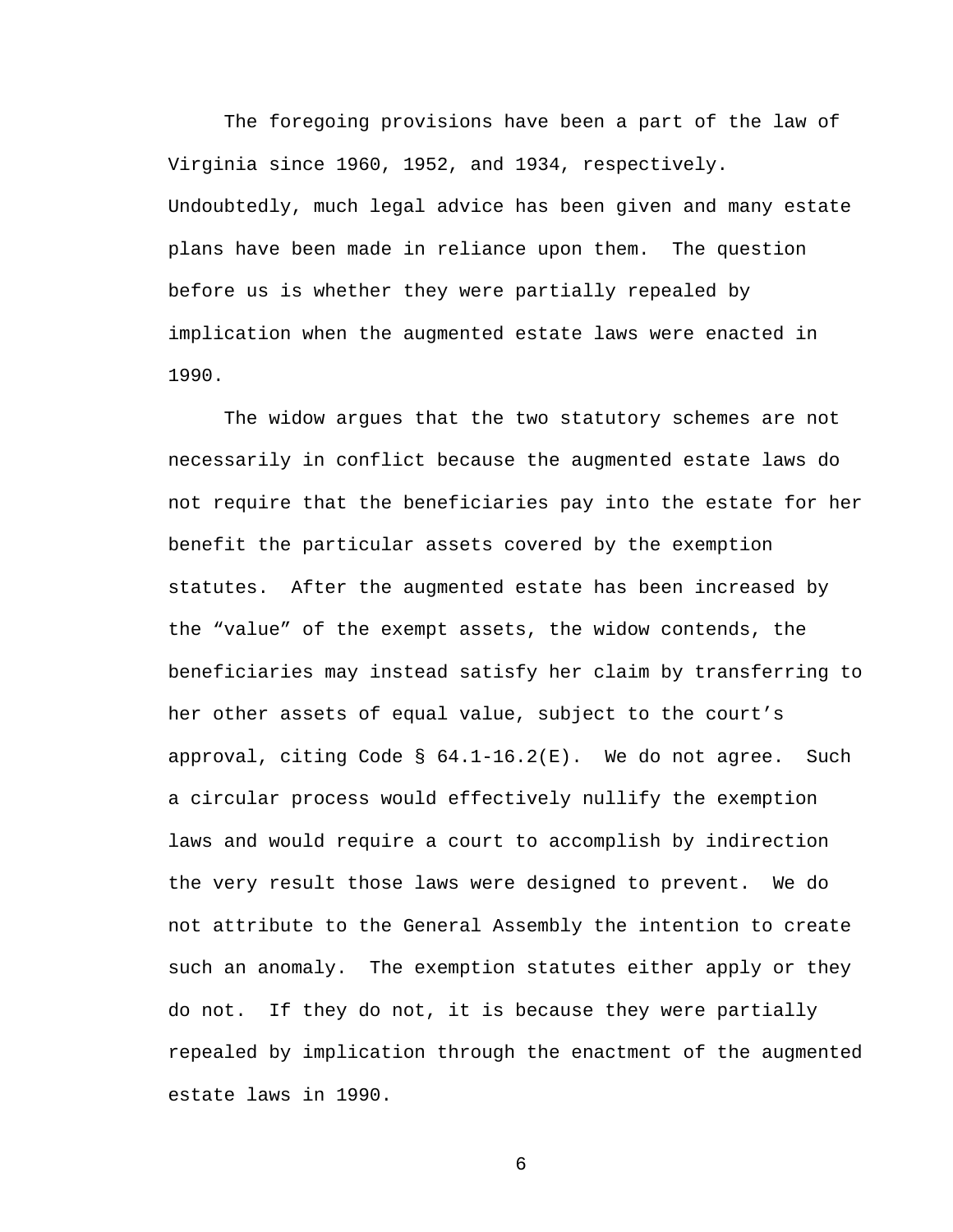The implied repeal of an earlier statute by a later enactment is not favored. There is a presumption against a legislative intent to repeal where the later statute does not amend the former or refer expressly to it. Albemarle County v. Marshall, 215 Va. 756, 761, 214 S.E.2d 146, 150 (1975). The courts assume that a legislative body, when enacting new legislation, was aware of existing laws pertaining to the same subject matter and intended to leave them undisturbed. Otherwise, the older laws would have been amended or expressly repealed. Consequently, when two statutes are in apparent conflict, it is the duty of the court, if reasonably possible, to give them such a construction as will give force and effect to each. Scott v. Lichford, 164 Va. 419, 422-23, 180 S.E. 393, 394 (1935).

 We adhere to a rule of construction that where there are two statutes, the earlier special and the later general, and the terms of the general are broad enough to include the subject matter provided for in the special, a presumption arises that the earlier special act is to be considered as remaining in effect as an exception to the later general law. Id. at 424, 180 S.E. at 395; see Crawford v. Haddock, 270 Va. 524, 528, 621 S.E.2d 127, 129 (2005). The exemption laws are statutes of special application, in the sense that they apply only to specific and narrowly defined subject matter. The